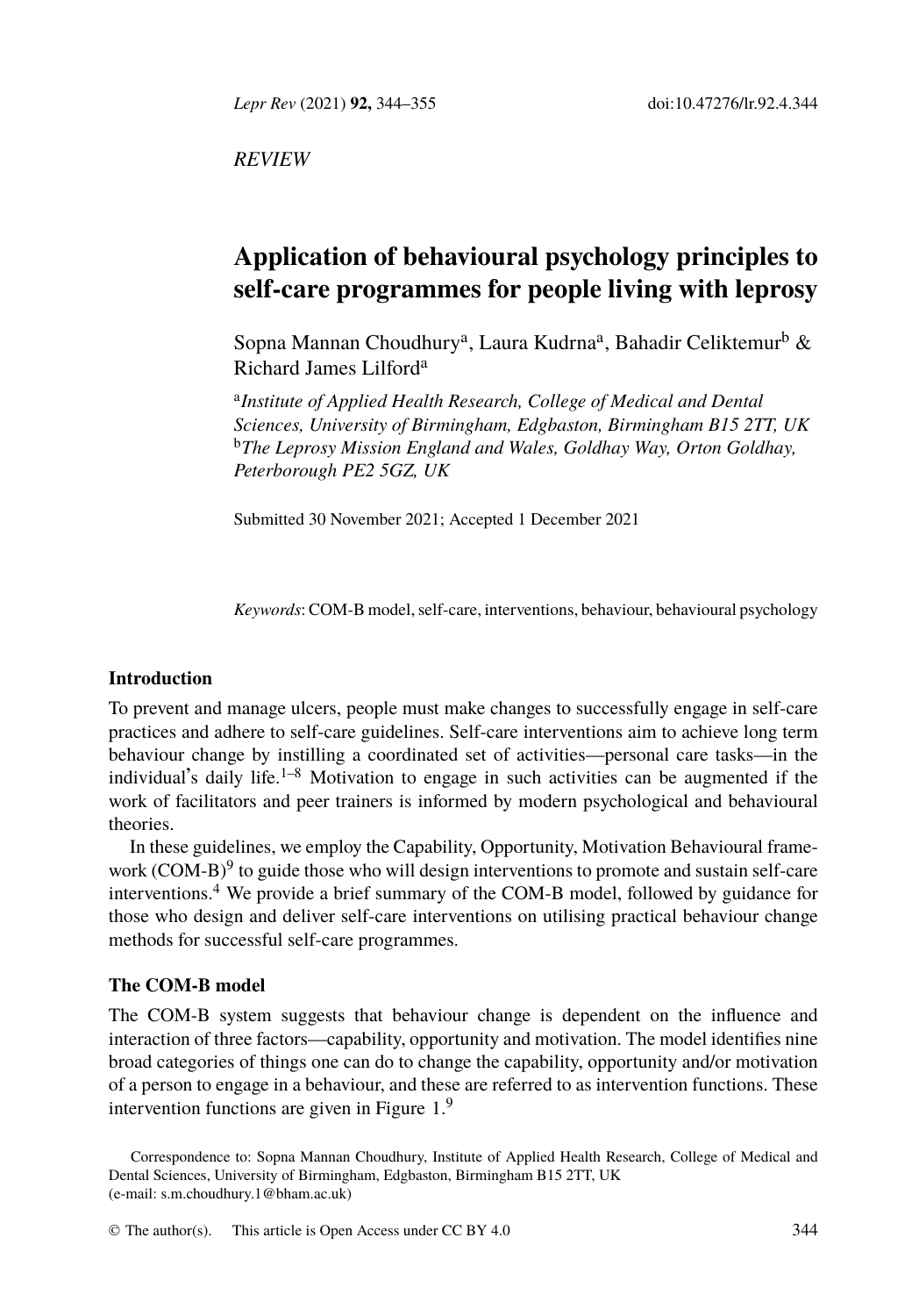<span id="page-1-0"></span>

# *Psychological principles underlying self-care practices* 345

Figure 1. The behaviour change wheel. (Reproduced with permission from Michie *et al.*<sup>9</sup>.)

A workshop was held in Nepal involving policy makers and people affected by leprosy, which used COM-B to identiy barriers and facilitators of self care for leprosy. The results are shown in Figure 2, (adapted from Lilford *et al.*10).



**Figure 2.** Barriers and facilitators identified during the consultation, mapped onto the COM-B framework.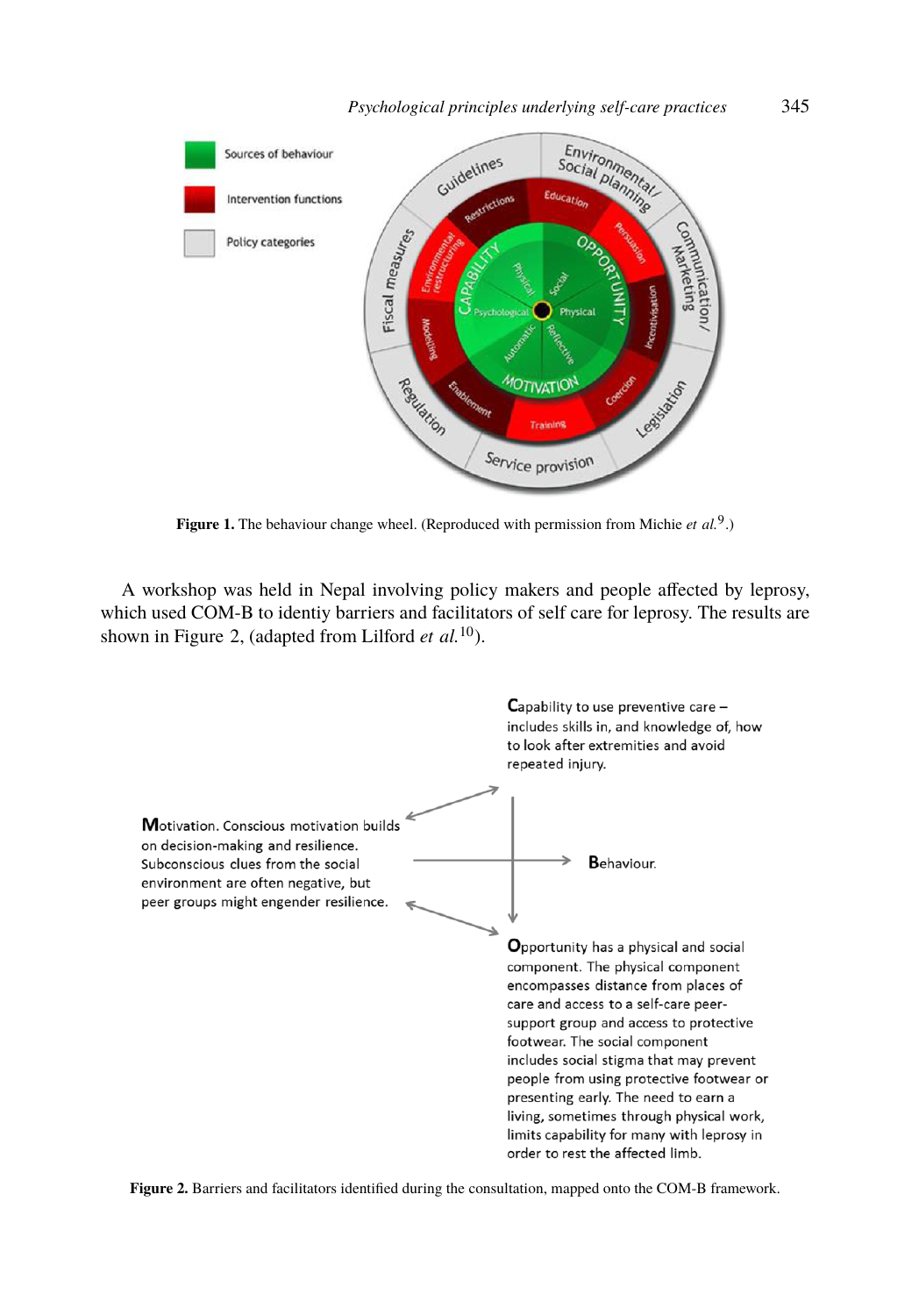## 346 *S. M. Choudh[ur](#page-11-0)y* et al*.*

In the context of leprosy self-care, capability includes understanding the benefits of self-care and having the requisite practical skills for self-care (described in the paper by  $D$ arlong<sup>11</sup> in this series). Opportunity includes having the time and money to support self-care. Depending on the context and circumstances of the individual, this can range from having access to clean water to having sufficient time to rest and heal where necessary. Opportunity also involves a supportive family and community environment. Finally, motivation can be understood as the desire to undertake self-care. Much human motivation arises subconsciously, and this is the basis of 'nudge' theory.<sup>12</sup>

### CAPABILITY

Education provides information about the potentially beneficial effects of self-care practices (and conversely, the implications of not carrying them out), while training provides people with the skills required to successfully complete those practices and avoid unnecessary risk. Both educational and training interventions have been carried out extensively with leprosyaffected people, by both health care professionals and peers. It is important to recognise that barriers to self-care may arise from limitations to physical capabilities too. For example, it may be difficult to attend to leprosy ulcers due to physical disabilities like vision impairment, limiting the ability to engage in self-care behaviour.

#### OPPORTUNITY

Leprosy is a disease of poverty and, as such, people affected by leprosy may not have access to the necessary time, tools or conditions (e.g. easy access to running water) to undertake self-care practices. Further, it is not always possible to reduce competing time demands, e.g. the ability to rest and soak limbs rather than earn a living. Working with people to change the context in which behaviour will or will not occur might help promote self-care. Providing resources, ensuring the supply chain for materials, or ensuring that suitable materials are available locally, are all critical in ensuring a successful intervention. Initiatives that reduce stigma and create positive cultures and social norms around self-care draw upon social opportunities to change self-care behaviours.

## MOTIVATION

Motivation can be an issue for some people affected by leprosy and may affect a person's functioning. Targeting reflective motivation could involve increasing knowledge about the condition and treatment options, understanding self-care processes, and discussing the benefits of practising self-care. Critical factors in motivating people to self-care are reflective motivation and stigma. The concept of self-efficacy, an individual's belief in their capacity to carry out behaviours and exert control over their own lives, is particularly relevant for people affected by leprosy.<sup>13</sup> Improving self-efficacy should be a key component of many future interventions. Beliefs about the benefits of self-care must outweigh the consequences of not practising it, particularly concerning stigma. Interventions that reduce or avoid the potential for stigma must be adopted.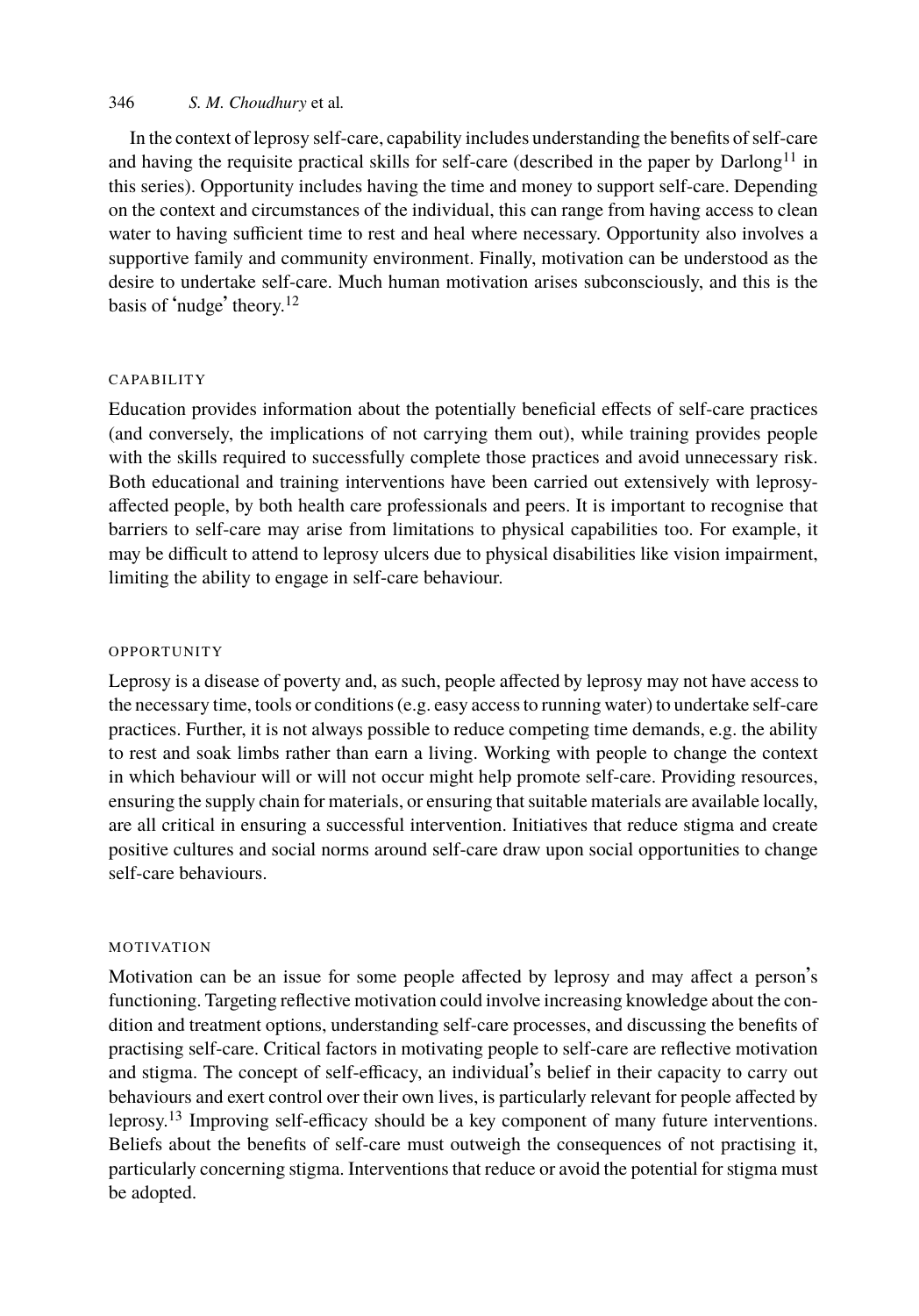### *Psychological principles underlying self-care practices* 347

Alongside reflective motivation, it is important to con[sid](#page-11-1)[er](#page-11-2) automatic motivation—that is, the idea that what people do is not so much thought about in a conscious and reflective sense; it simply comes about in an unconscious and automatic sense. Automatic motivation includes emotional reactions, desires, impulses, inhibitions, drive states, and reflex responses.<sup>14</sup> For exa[m](#page-11-3)[ple](#page-11-4), whether people choose to select a particular drink depends more on how it is displayed than on any reflective or conscious reasoning about selecting that drink.<sup>15</sup> Similarly, self-care may occur automatically in response to environmental and contextual cues. For example, making a public commitment to engage in self-care in a particular situation may automatically trigg[e](#page-10-1)r self-care behaviour in that situation.<sup>16,17</sup> The person who provides information about self-care ('the messenger') may be more important for changing behaviour than the message content and wording. Feelings about leprosy, such as whether the condition is perceived in strong affective terms like 'dis[gus](#page-11-5)t', may automatically influence self-care behaviour too.18,19

These behaviours are impacted by many factors that can be encompassed by COM-B. The need to earn a living, for example, by walking miles every day to the field or through physical work, often limits opportunity and presents an environmental barrier for many people living with leprosy. This is reflected in the findings of a study in Ethiopia<sup>2</sup> where people with a higher income were more likely to practice self-care. Further, opportunity entails having the requisite tools and materials to carry out self-care practices. For example, having access to creams and/or dressings for cracks on the skin.<sup>20</sup> Group interactions are a social opportunity factor influencing motivation for many people, but the distance required to travel to the group may prevent or limit opportunities for peer interaction. Social support (e.g. from friends and family) is critical in terms of opportunities to change behaviour, while stigma (including sometimes self-stigma) is demotivating. It is not always possible to reduce competing time demands; for example, it is difficult for farmers to avoid putting weight on vulnerable surfaces of the body at harvest time. Working with people to change the context in which a behaviour will or will not occur, will likely be helpful in promoting self-care. Pr[ov](#page-11-6)iding resources, ensuring the supply chain for materials, or making certain that suitable materials are available locally are all critical in ensuring a successful intervention. Motivation can be an issue for some people affected by leprosy and may affect a person's functioning. Targeting motivation could involve increasing knowledge about the condition and treatment options, understanding self-care processes, and discussing the benefits of practising self-care. Critical aspects of motivation are its reflective and un[con](#page-11-7)scious or automatic components. Reflective motivation includes concerns about the likely negative consequences of ulcers and subsequent disability through not doing it (e.g. lack of marriage prospects or further disability).<sup>21</sup> Ensuring that people have reflected on their motivations and have a plan to carry out self-care and risk reduction measures (for example, always soaking feet before bedtime; always wearing shoes outdoors) that will become a regular habit are also important. Automatic habits could be encouraged by empowering people to design their environment in ways that promote self-care, such as by making sure that appropriate footwear and self-care facilities are easily accessible around the home and at work.<sup>22</sup>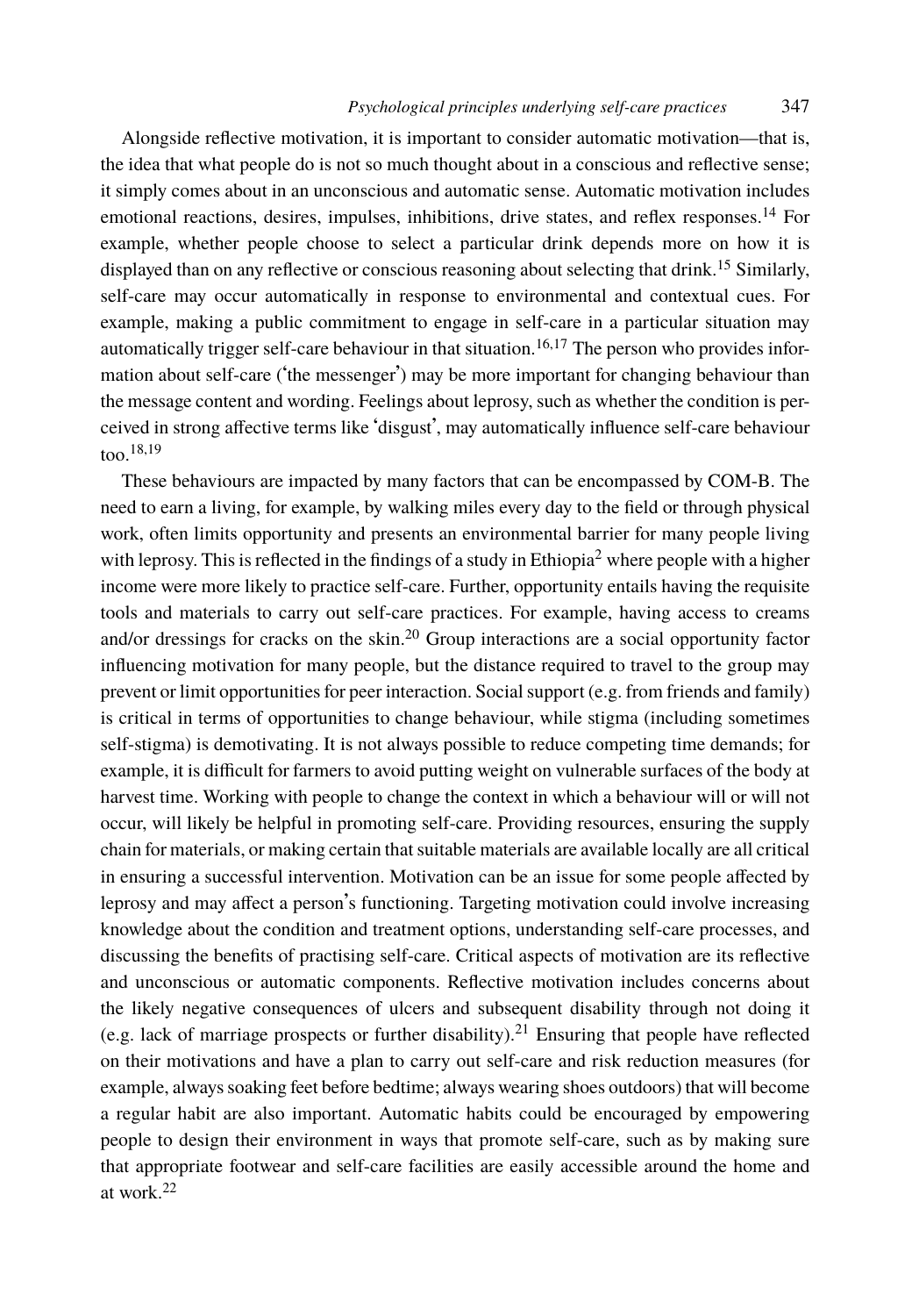## 348 *S. M. Choudhury* et al*.*

We crystallise the operation of the COM-B model for leprosy self-care in Figure 3. In addition, we list the specific actions of community self-care interventions identified in our scoping review of self-care interventions in this series (Ilozumba, *et al.*)<sup>23</sup> organised by the COM-B intervention functions, in Table 1. The purpose of this was to identify the prevalence of different intervention functions in the context of self care of leprosy in low- and middleincome countries (LMICs), which may inform future interventions and initiatives. After data extraction, two of the authors (SC and LK) independently coded the intervention functions. They used the definition of intervention functions from Michie, *et al.*<sup>24</sup> (see Table 2). After coding, their agreement was 56% (29/52 identified interventions). After further discussion, their agreement reached 100% (49/49 identified interventions). The most common intervention functions were 'training' (13/49, 27%), followed by 'education' (12/49, 24%) and 'enablement' (12/49, 24%). Some intervention functions used 'environmental restructuring' (5/49, 10%) and 'modelling' (4/49, 8%), whereas the intervention functions 'persuasion'  $(1/49, 2\%)$ , 'incentivisation'  $(1/49, 2\%)$  and 'coercion'  $(1/49, 2\%)$  were less common. The intervention function 'restriction' was not identified in any of the interventions. Future research could consider whether there are barriers and facilitators of self-care for people with leprosy in LMICs that could be addressed using these intervention functions, particularly with some of the lesser used intervention functions such as environmental restructuring or persuasion.



**Figure 3.** Causal pathway for self-care.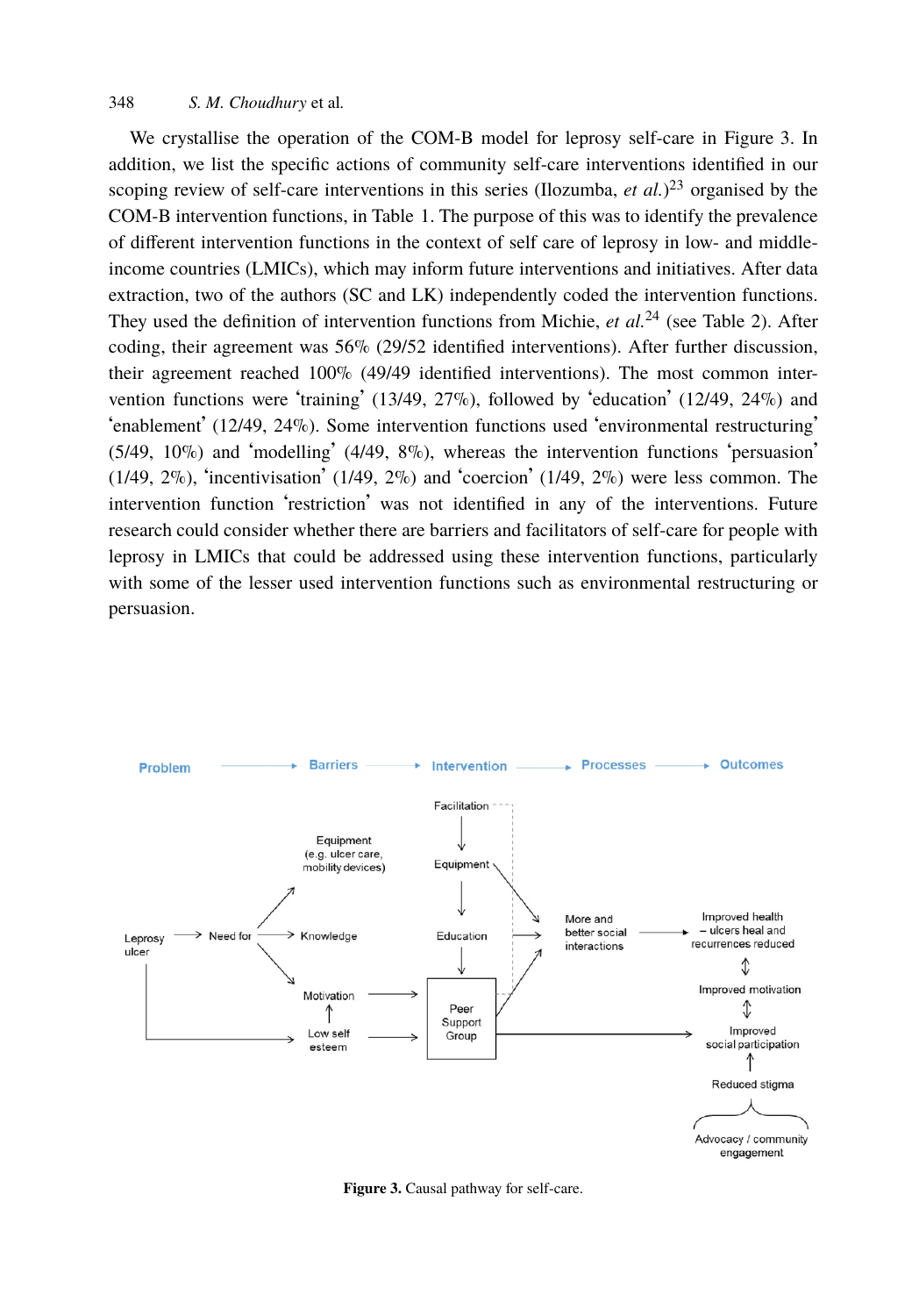| Author                  | Description of intervention                                                                                                                                                                                                                                                                                                                                                                                                                                                                                                                                                                                                                                                                                                                                                                                                                                                                                                                                                                                                                                                                             | Intervention function  |
|-------------------------|---------------------------------------------------------------------------------------------------------------------------------------------------------------------------------------------------------------------------------------------------------------------------------------------------------------------------------------------------------------------------------------------------------------------------------------------------------------------------------------------------------------------------------------------------------------------------------------------------------------------------------------------------------------------------------------------------------------------------------------------------------------------------------------------------------------------------------------------------------------------------------------------------------------------------------------------------------------------------------------------------------------------------------------------------------------------------------------------------------|------------------------|
| Smith et al. $25$       | Academy of Medical Sciences. The programme had ten distinct parts, in eight differing geographical areas.<br>Some aspects, such as surgery, amputations, prostheses provision, and the sole wound study, were not carried<br>out in<br>and Leprosy Mission International. The study was conducted by the Institute of Dermatology of the China<br>A programme of disability prevention jointly designed and implemented by the Ministry of Public Health                                                                                                                                                                                                                                                                                                                                                                                                                                                                                                                                                                                                                                                | Enablement<br>Training |
| $\Delta$ et al. $^{26}$ | by leprosy. County CDC officies were responsible for integrating leprosy services into general health<br>at town and village levels. Health workers at county CDC combined POD work with TB control and<br>prevention of disability (POD) study initiated and implemented by the National Centre for Leprosy<br>Seventy-two public health workers from nine pilot counties attended POD training before the start of the<br>A pilot prevention of disability (POD) study initiated and implemented by the National Centre for Lepros<br>Control Nanjing. The Guizhou Institute of Dermatology (a department of the Provincial Communicable<br>Disease Centre) fi<br>Missions. Programme included self-care of eyes, hands and feet, comprehensive therapy for those with<br>project. Vertical health service skin disease prevention stations provided specialised service for people<br>vaccination activities. Free footwear was provided to those conducting self-care with foot ulcers.<br>complicated ulcers and early detection and treatment of nerve function impairment.<br>afected<br>service | Enablement<br>Training |
| Li et al. $^{27}$       | Assumed identical programme as to Li et $al$ . <sup>26</sup> above.                                                                                                                                                                                                                                                                                                                                                                                                                                                                                                                                                                                                                                                                                                                                                                                                                                                                                                                                                                                                                                     | Enablement<br>Training |

Table 1. Behaviour Change Techniques for the design and delivery of self-care interventions, by intervention function **Table 1.** Behaviour Change Techniques for the design and delivery of self-care interventions, by intervention function

# *Psychological principles underlying self-care practices* 349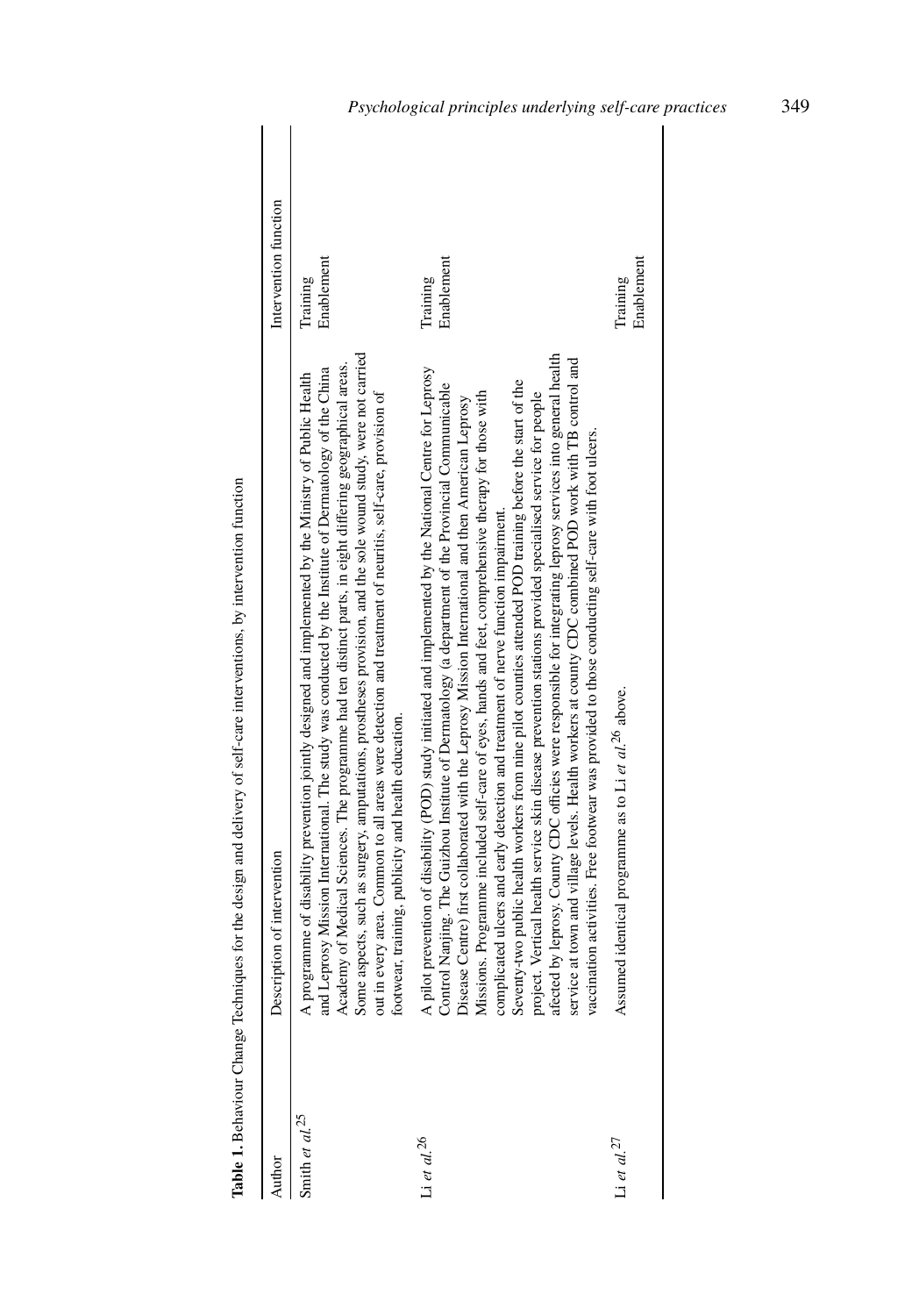| Author                               | ption of intervention<br>Descri                                                                                                                                                                                                                                                                                                                                                                                                                                                                                                                                                                                                                                                                                                                                                                                                                                                                                                                                                                                                                                                                                                                                                                                        | Intervention function                                                                            |
|--------------------------------------|------------------------------------------------------------------------------------------------------------------------------------------------------------------------------------------------------------------------------------------------------------------------------------------------------------------------------------------------------------------------------------------------------------------------------------------------------------------------------------------------------------------------------------------------------------------------------------------------------------------------------------------------------------------------------------------------------------------------------------------------------------------------------------------------------------------------------------------------------------------------------------------------------------------------------------------------------------------------------------------------------------------------------------------------------------------------------------------------------------------------------------------------------------------------------------------------------------------------|--------------------------------------------------------------------------------------------------|
| Benbow and Tamiru <sup>4</sup>       | included a group leader and a facilitator once every four weeks. Meetings were structured: welcome, updates,<br>membership; (2) wound healing materials provided by group members, members had to actively participate<br>individual group member case discussion, inspection of group members hands and feet, summary of action,<br>and solutions. After six months, groups could decide to continue SCGs or stop. Initially, no formal training<br>Two main stages in self-care groups were set-up: an introductory meeting, screening of possible members,<br>in discussions, prevention and montioring activities for themselves and other group members. Shoes were<br>Meetings were held every one or two weeks (group members decision) and lasted 1.5 to 2 hours. Groups<br>ERT staff that worked as faciliators but four-day training later introduced. No formal training was<br>available at subsidised cost of \$1.25 to group members. No handouts were available for group members.<br>and finally the establishment of the group. Philosophy of the self-care group: $(1)$ voluntary group<br>provided for group leaders, they were expected to learn by doing and observing the facilitator.<br>for AL | Environmental restructuring<br>Incentivisation<br>Modelling<br>Education<br>Coercion<br>Training |
| Hounsome et $al.^{28}$               | group training, training for CHWS). The intervention included health edcuation sessions and training in foot<br>hygiene, skin care, bandaging, exercises, and wearing of socks and shoes. Patients were provided with food<br>appropriate. Patients were also assesed by a mental health professional and medication provided as needed.<br>organisation level (training), healthcare facility (training and outpatient secondments) and community level<br>(community awareness raising, stigma reduction workshop, community conversation facilitators, self-help<br>hygiene supplies including a washing basin, soap, salt, towels and Vaseline. Treatment was initiated as<br>The healthcare packages included multiple activities that were delivered at three levels. Healthcare<br>Custom made shoes were also distributed to participants.                                                                                                                                                                                                                                                                                                                                                                     | Enablement<br>Modelling<br>Education<br>Training                                                 |
| van't Noordende et al. <sup>29</sup> | family members. The participants also recieved basic tools to practice self-care, Vaseline, a bucket, soap and<br>prevention guidelines; and the Internation Federation of Anti-Leprosy Association's guideline for prevention<br>appropraite footwear. The project utilized existing initiatives, e.g. WHOs integrated morbidity management<br>Main components of self-management of disabilies included inspection, foot hygiene using soap and water,<br>of diabilities in leprosy. The intervention included people affected by leprosy, LF or podoconiosis and their<br>skin care with removal of callous, application of ointment, elevation, exercises, bandaging, and advice on<br>bandages if necessary. The family-based intervention was delivered over several monthly group meetings.<br>for LF and podoconiosis; the Ethiopian MOH LF and podoconiosis morbity management and disability                                                                                                                                                                                                                                                                                                                 | Environmental restructuring<br>Enablement<br>Education<br>Training                               |

Table 1. (Continued) **Table 1.** (Continued)

350 *S. M. Choudhury* et al *.*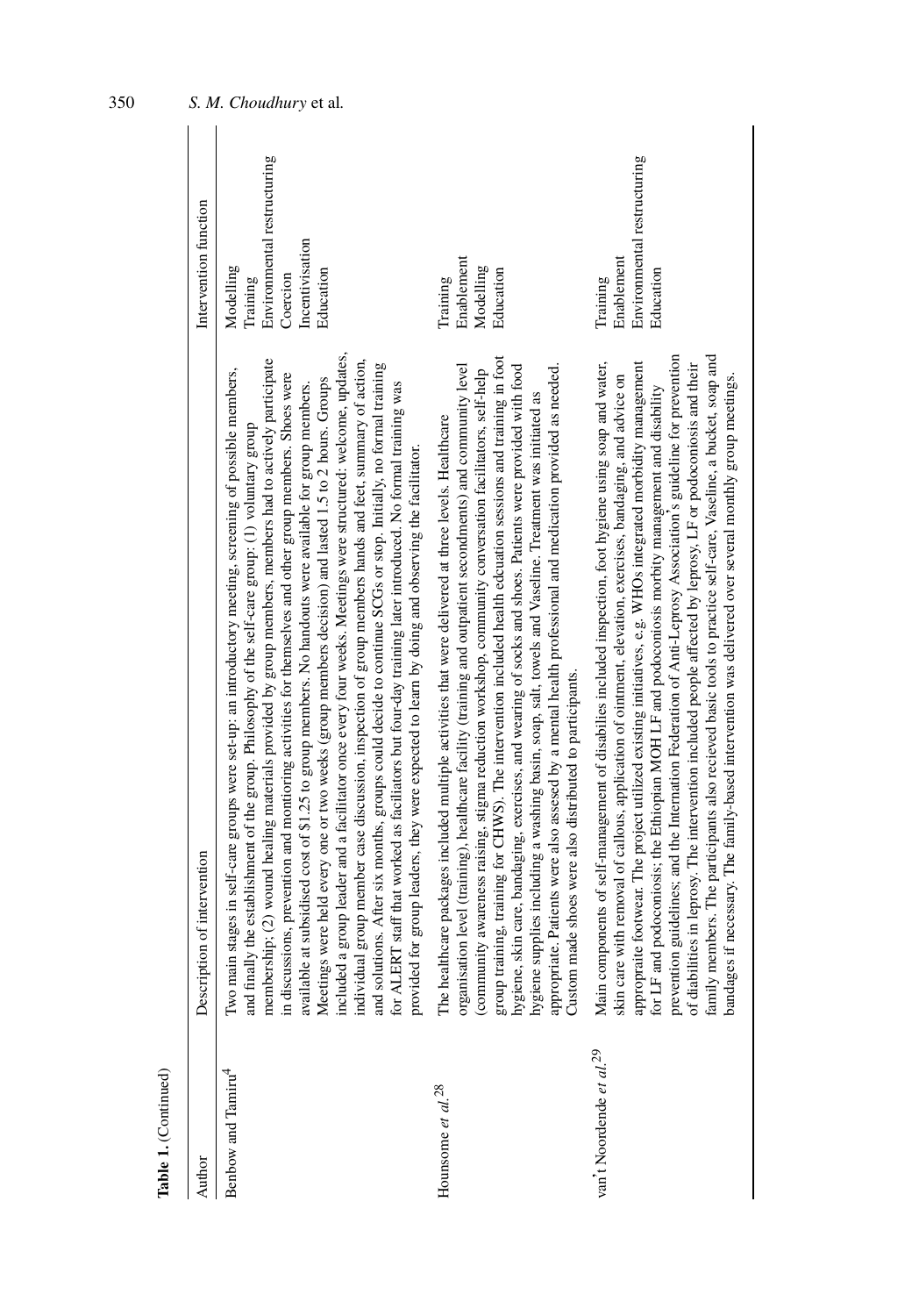| Author                          | Description of intervention                                                                                                                                                                                                                                                                                                                                                                                                                                                                                                                                                                                                                                                                                                                                                                                                                                                                                                                                                                                                                                                                                                                    | Intervention function                                                                         |
|---------------------------------|------------------------------------------------------------------------------------------------------------------------------------------------------------------------------------------------------------------------------------------------------------------------------------------------------------------------------------------------------------------------------------------------------------------------------------------------------------------------------------------------------------------------------------------------------------------------------------------------------------------------------------------------------------------------------------------------------------------------------------------------------------------------------------------------------------------------------------------------------------------------------------------------------------------------------------------------------------------------------------------------------------------------------------------------------------------------------------------------------------------------------------------------|-----------------------------------------------------------------------------------------------|
| Cross and Sah <sup>30</sup>     | others, training, exposure visits, economic support, provision of bicycles, savings and loan programmes, non<br>Elimination program (STEP). The core of the project was the deveolpment of self-efficacy gained as a result<br>management of revolving loans, and the development of micro-enterprises. Other aspects of the intervention<br>mentioned were: group meetings, self care as applied by individuals and groups, raising social awareness,<br>resources, ensuring access to referral centres, home visits, advocacy for enactment of rights, follow up of<br>current cases, assistance to secure disability cards, activities to reduce stigma, counselling, encouraging<br>of posiive effects of self-care practice. Core activities of self-help groups include literacy programmes,<br>AIM project was informed by the methodology and results of the Nepal Leprosy Trust's Stigma.<br>examination of suspect leprosy cases and referral to health facilities, facilitating access to government<br>education, provision of labelled bags, provision of footwear, identity ('being leprosy affected').<br>formal<br><b>RECL</b> | Environmental restructuring<br>Enablement<br>Persuasion<br>Modelling<br>Education<br>Training |
| Cross and Newcombe <sup>8</sup> | A Self Care Training Centre (SCTC) was developed by Nepal Leprosy Trust. The SCTC faciltators provided<br>demonstrations and advice on all self care activities, with a major emphasis on safe methods of daily labour.<br>separate male and female dormitories were designated, and a building was converted to resemble a typical<br>Land was made available within the Lalgadh Hospital for the small scale farming activites. Additionally,<br>village kitchen (dung and clay walls and floors, clay ovens and storage facilities), to provide learning<br>environments.                                                                                                                                                                                                                                                                                                                                                                                                                                                                                                                                                                   | Environmental restructuring<br>Education<br>Training                                          |
| Ebenso et al. <sup>7</sup>      | knowledge, but looked at attitude and building up individuals' self image and esteem, with empowerment of<br>meeting shifted to the group members. They were responsible for their care and the care of group members.<br>translated from the ALERT Ethiopian study by Benbow and Tamiru. <sup>4</sup> Intervention also included access to<br>Facilitators were either community health assistants or community members. Materials were adapted and<br>Self-care groups began in 2004 and were managed by hospital staff. In 2006 SCGSs ownership of the<br>micro-finance, footwear, crutches. The training and support was more than the transfer of skills and<br>group members as the goal.                                                                                                                                                                                                                                                                                                                                                                                                                                                | Environmental restructuring<br>Enablement<br>Education<br>Training                            |

Table 1. (Continued) **Table 1.** (Continued)

# *Psychological principles underlying self-care practices* 351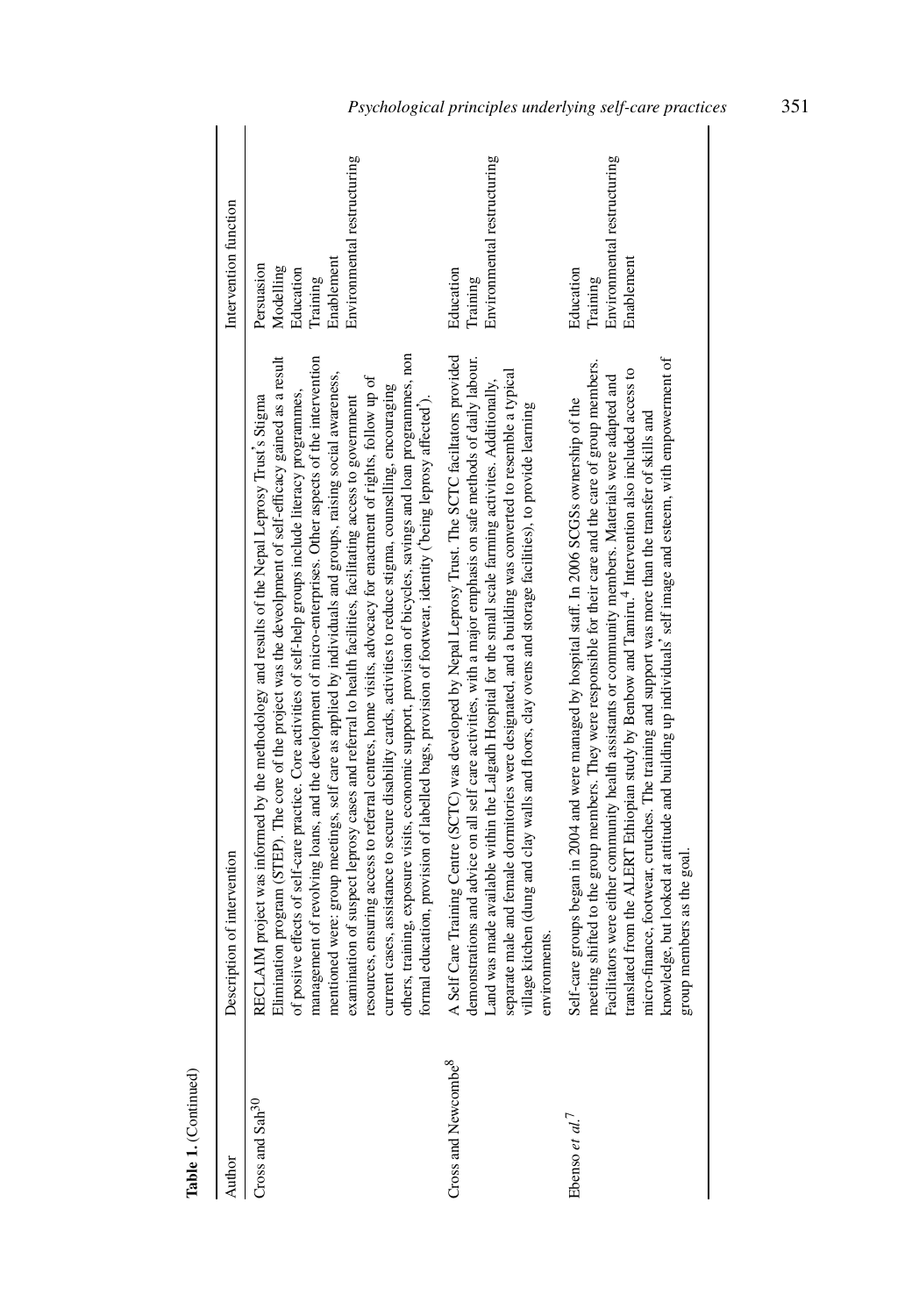| Table 1. (Continued)            |                                                                                                                                                                                                                                                                                                                                                                                                                                                                                                                                                                                                                                                                                                                                                                                                                                                                                                                                                                  |                                     |
|---------------------------------|------------------------------------------------------------------------------------------------------------------------------------------------------------------------------------------------------------------------------------------------------------------------------------------------------------------------------------------------------------------------------------------------------------------------------------------------------------------------------------------------------------------------------------------------------------------------------------------------------------------------------------------------------------------------------------------------------------------------------------------------------------------------------------------------------------------------------------------------------------------------------------------------------------------------------------------------------------------|-------------------------------------|
| Author                          | ription of intervention<br>Descr                                                                                                                                                                                                                                                                                                                                                                                                                                                                                                                                                                                                                                                                                                                                                                                                                                                                                                                                 | Intervention function               |
| Gidado et $al$ . <sup>31</sup>  | groups, the voluntary nature and non-provision of financial incentives for membership were emphasised. The<br>group began two months later. Baseline data was collected with routine leprosy monitoring forms and each<br>Self-care group was introduced to the community during a meeting in which the importance of self-care<br>fortnightly and sat in a circle. Group members inspected each other. A health care worker was always in<br>patient was assessed for ulcer, impairment and visible deformity on the eyes, hands or feet. Group met<br>attendance at the meetings.                                                                                                                                                                                                                                                                                                                                                                              | Enablement<br>Education             |
| Souza $et\; al.$<br>$^{32}$     | research and extension project at the University of Pernambuco. Meetings were held once a month. Learning<br>Self-care groups served as a reference service for treatment of patients affected by leprosy as part of a<br>was built through the exchange of knowledge and the display and reproduction of care by the users.                                                                                                                                                                                                                                                                                                                                                                                                                                                                                                                                                                                                                                     | Modelling<br>Education              |
| Syahputri <sup>33</sup>         | undersanding of leprosy self-care and confidences. The programme had six months of active learning and<br>Payung Meureuleuy' self-care group was founded in 2012 and assited patients with leprosy disabilities.<br>During that year they provided explanations, discussions and practice to the members to improve the<br>practice, including information on frequency of daily baths, foot soaking and empathy.                                                                                                                                                                                                                                                                                                                                                                                                                                                                                                                                                | Enablement<br>Education<br>Training |
| Madhavan et al. $^{34}$         | Government general health staff implemented Prevention of Disability (POD services) with technical support<br>covering theory (Day 1) and practical demonstrations with patients (Day 2). Workers visited villages during<br>Soaking, Scraping, Oiling and Dressing (ISSOD). None of the required items were supplied from the health<br>the NGO project, which trained a core team of trainers from the government. Hands-on training was<br>self-care through their knoweldge of procedures and availability of the tools for self-care in their homes.<br>given to all staff and included a demonstation in self-care. Day trainings were delivered in POD camps<br>their twice a month routine visits. These visits were to ensure the involvement of persons in their own<br>They recorded any findings in their personal records. Self-care prodedures were based on Inspection,<br>services, rather individuals used materials available at home.<br>from | Enablement<br>Education<br>Training |
| Deepak et al. <sup>6</sup>      | Intervention included training on management of different SCG activities, on care of wounds and prevention<br>SCG in Nampula were started by two local NGOs in 2010. In Manica local, NGOs started SCGs in 2009.<br>of disabilities. Some also were given printed leaflets and learning materials on self-care. Some members<br>were provided with footwear (sandals).                                                                                                                                                                                                                                                                                                                                                                                                                                                                                                                                                                                           | Enablement<br>Education<br>Training |
| Susanto et $al$ . <sup>35</sup> | SCGs with routine monthly activities for those affected by leprosy in families and communities under the<br>supervision of public health nurses at the local PHCs. Training was on maintaining health and eating<br>nutritious foods according to balanced nutrition messages.                                                                                                                                                                                                                                                                                                                                                                                                                                                                                                                                                                                                                                                                                   | Enablement<br>Education<br>Training |
|                                 |                                                                                                                                                                                                                                                                                                                                                                                                                                                                                                                                                                                                                                                                                                                                                                                                                                                                                                                                                                  |                                     |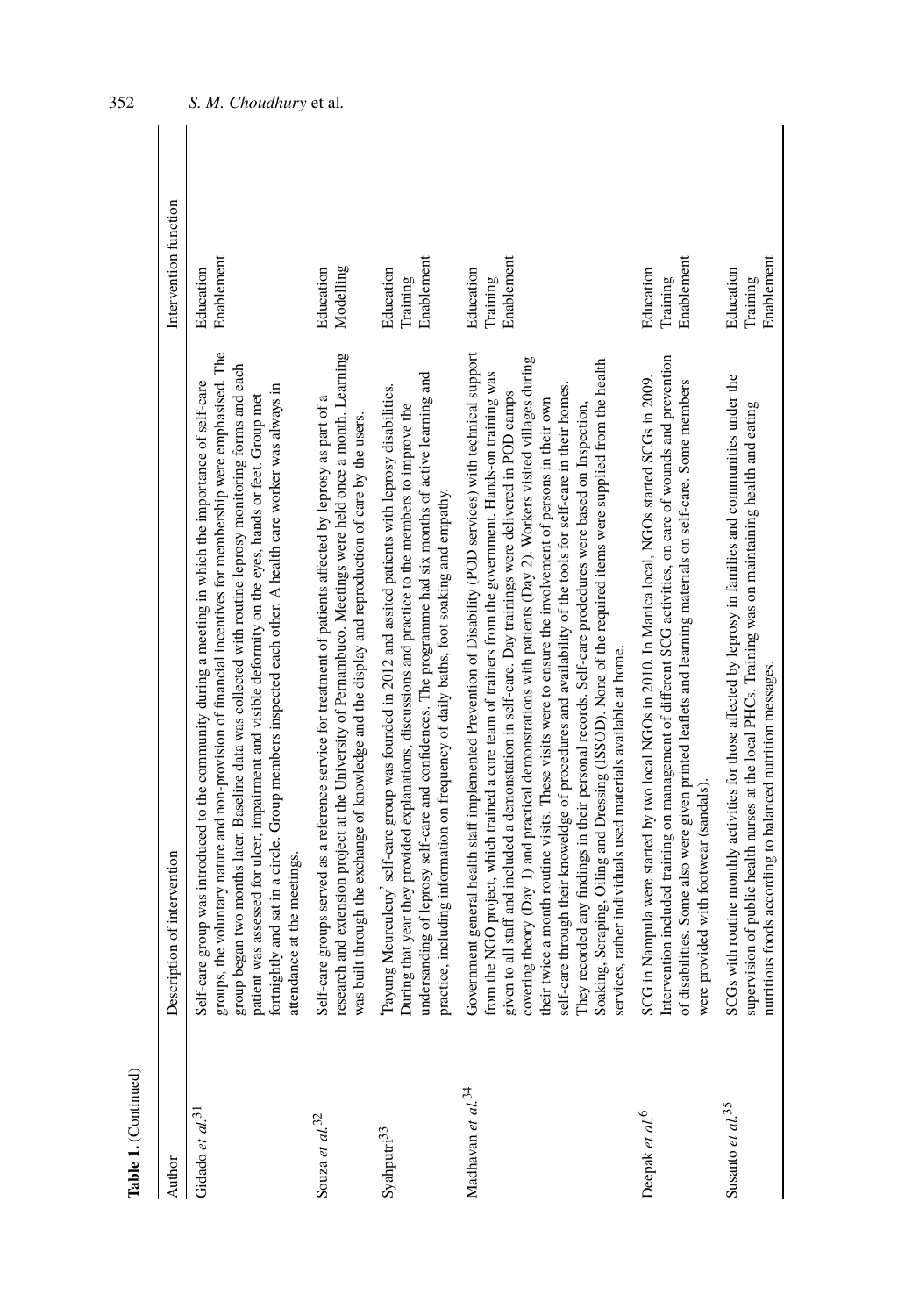# *Psychological principles underlying self-care practices* 353

**Table 2.** Intervention function definition and examples (from Michie *et al.*24)

| Intervention<br>function       | Definition                                                                                                                                                                              | Example                                                                                                                                                   |
|--------------------------------|-----------------------------------------------------------------------------------------------------------------------------------------------------------------------------------------|-----------------------------------------------------------------------------------------------------------------------------------------------------------|
| Education                      | Increasing knowledge or understanding                                                                                                                                                   | Providing information to promote healthy<br>eating                                                                                                        |
| Persuasion                     | Using communication to induce positive or<br>negative feelings or stimulate action                                                                                                      | Using imagery to motivate increases in<br>physical activity                                                                                               |
| Incentivisation                | Creating an expectation of reward                                                                                                                                                       | Using prize draws to induce attempts to stop<br>smoking                                                                                                   |
| Coercion                       | Creating an expectation of punishment or<br>cost                                                                                                                                        | Raising the financial cost to reduce excessive<br>alcohol consumption                                                                                     |
| Training                       | Imparting skills                                                                                                                                                                        | Advanced driver training to increase safe<br>driving                                                                                                      |
| Restriction                    | Using rules to reduce the opportunity to<br>engage in the target behaviour (or to increase<br>the target behaviour by reducing the<br>opportunity to engage in competing<br>behaviours) | Prohibiting sales of solvents to people under<br>18 to reduce use for intoxication                                                                        |
| Environmental<br>restructuring | Changing the physical or social context                                                                                                                                                 | Providing on-screen prompts for GPs to ask<br>about smoking behaviour                                                                                     |
| Modelling                      | Providing an example for people to aspire to<br>or imitate                                                                                                                              | Using TV drama scenes involving safe-sex<br>practices to increase condom use                                                                              |
| Enablement                     | Increasing means/reducing barriers to<br>increase capability (beyond education and<br>training) or opportunity (beyond<br>environmental restructuring)                                  | Behavioural support for smoking cessation,<br>medication for cognitive deficits, surgery to<br>reduce obesity, prostheses to promote<br>physical activity |

### **Conclusion**

Modern psychological and behavioural theory should inform self-care programmes. It should be written into intervention descriptions and facilitator training manuals, and it should inform interaction with people affected by leprosy. Subtle changes from the environment can impact on human motivation through automatic and unconscious pathways, and has been used to promote positive behavioural change in many aspects of life, from encouraging exercise to reducing littering. It can also be applied to self-care behaviours.

# **Ethics approval**

Not required.

# **Competing interests**

The authors have no competing interests.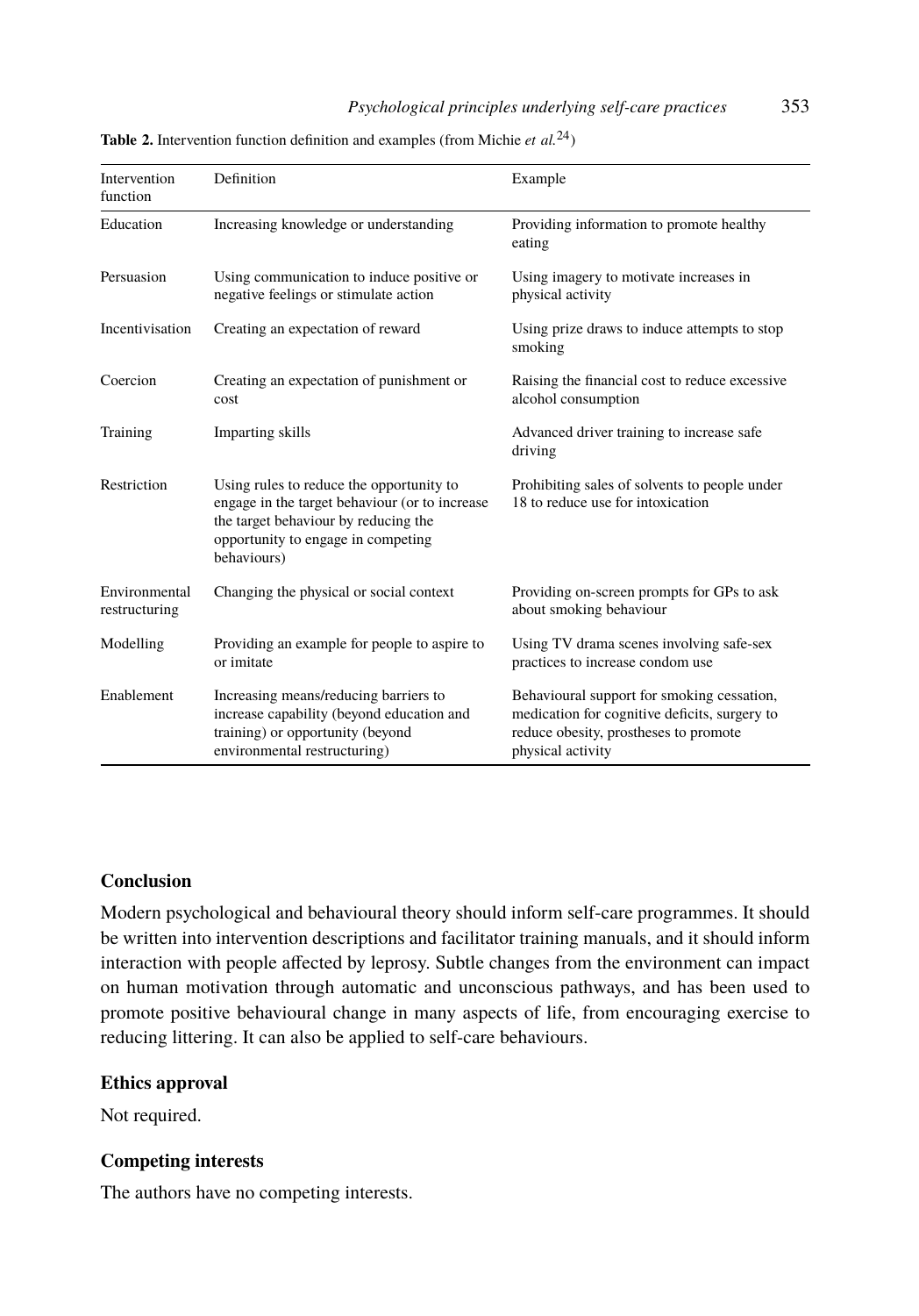## 354 *S. M. Choudhury* et al*.*

### **Funding**

This research was funded by the National Institute for Health Research (NIHR: 200132) using UK Aid from the UK Government to support global health research. BC is also funded by The Leprosy Mission England and Wales. RJL and LK are also funded by NIHR Applied Research Collboration (ARC) West Midlands. The views expressed in this publication are those of the author(s) and not necessarily those of the NI[HR](#page-11-19) or the UK Department of Health and Social Care.

### **Authors**' **contributions**

SC, BC, LK, RJL: contributed to the development and editing of the manuscript. RJL: Director of the NIHR RIGHT funded project at University of Birmingham, contributed to the conception of this review, and critically evaluated the intellectual content. LK: contributed and provided expert knowledge on the COM-B model and its behaviour change techniques. SC and LK extracted data and coded the intervention functions of the self-care interventions identified in scoping review by Ilozumba *et al.*<sup>23</sup>

### **Acknowledgements**

<span id="page-10-1"></span>We acknowledge the contribution of other members of the NIHR RIGHT grant team including Jo Sartori (University of Birmingham), and Dr. Holly Gwyther and Dr. Joydeepa Darlong for their initial work on the development of the guidelines, and the Scientific Guidelines and Advisory Committee and its chair, Dr. Paul Saunderson. We would also like to acknowledge Sian Arulanantham from The Leprosy Mission England and Wales for her continued support with all our work, and for supporting BC. We also acknowledge Dr. Onaedo Ilozumba for identifying the articles in the scoping review in this Series, used here for the identification of behaviour change techniques for the design and delivery of self-care interventions, by intervention function.

## <span id="page-10-5"></span><span id="page-10-2"></span>**References**

- <sup>1</sup> Abera M, Lemma G. The role of support groups in raising the self-concept of people affected by leprosy: an evaluation study in Ethiopia. *Asia Pac Disabil Rehabil J*, 2003; **14**: 55–62.
- <span id="page-10-4"></span><sup>2</sup> Abera M, Lemma G. The effectiveness of self-care support groups in the prevention and management of ulcers: an evaluation in Ethiopia. *Asia Pac Disabil Rehabil J*, 2003; **14**(1): 43–50.
- <span id="page-10-3"></span><sup>3</sup> Beise K, van Brakel W, Kadri Sewa A, Sumasto E, Arief M, Golo P *et al. Overcoming Disabling Barriers: Perceptions of People Affected by Leprosy in Four Indonesian Self-Help Group*. Leeds: University of Leeds, 2012.
- <span id="page-10-0"></span><sup>4</sup> Benbow C, Tamiru T. The experience of self-care groups with people affected by leprosy: ALERT, Ethiopia. *Lepr Rev*, 2001; **72**(3): 311–321.
- <sup>5</sup> Cross H, Choud[hary R. Self care: a catalyst for community development.](https://clahrcwmblog.wordpress.com/2019/01/18/barriers-and-facilitators-to-self-care-of-leprosy/#GB20190118_Ref1) *[Asia Pac Disabil Rehabil J](https://clahrcwmblog.wordpress.com/2019/01/18/barriers-and-facilitators-to-self-care-of-leprosy/#GB20190118_Ref1)*[, 2005;](https://clahrcwmblog.wordpress.com/2019/01/18/barriers-and-facilitators-to-self-care-of-leprosy/#GB20190118_Ref1) **[16](https://clahrcwmblog.wordpress.com/2019/01/18/barriers-and-facilitators-to-self-care-of-leprosy/#GB20190118_Ref1)**[\(2\): 100–114.](https://clahrcwmblog.wordpress.com/2019/01/18/barriers-and-facilitators-to-self-care-of-leprosy/#GB20190118_Ref1)
- <sup>6</sup> Deepak S, Hansine PE, Braccini C. Self-care groups of leprosy-affected people in Mozambique. *Lepr Rev*, 2013; **84**(4): 283–291.
- <sup>7</sup> Ebenso J, Muyiwa LT, Ebenso BE. Self care groups and Ulcer prevention in Okegbala Nigeria. *Lepr Rev*, 2009; **80**(2): 187–196.
- <sup>8</sup> Cross H, Newcombe L. An intensive self-care training programme reduces admissions for the treatment of plantar ulcers. *Lepr Rev*, 2001; **72**(3): 276–284.
- <sup>9</sup> Michie S, Atkinson L, West R. *The Behaviour Change Wheel A Guide to Designing Interventions*. Great Britain: Silverback Publishing, 2014.
- <sup>10</sup> Lilford RJ, Napit I, Sartori J. In: Lilford RJ (ed.), *NIHR CLAHRC West Midlands News Blog*. University of Warwick: NIHR CLAHRC WM, 2019. Available from: https://clahrcwmblog.wordpress.com/2019/01/18/barri ers-and-facilitators-to-self-care-of-leprosy/#GB20190118\_Ref1.